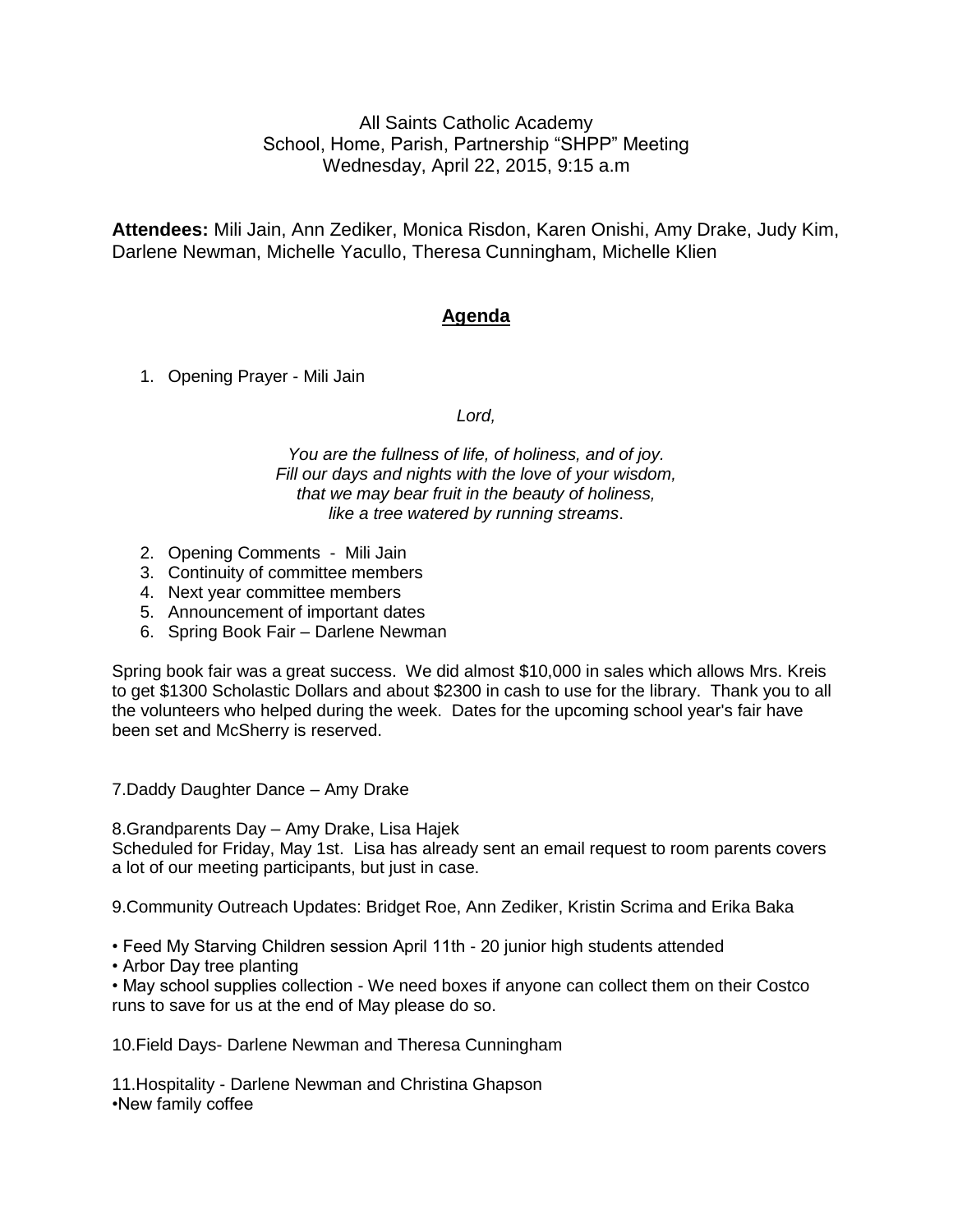•Teacher's appreciation week

12.Round Table •Open for any other ideas or discussion. •Venue selection for our last meeting in May

# **MINUTES**

2015 Event Dates:

#### **Meet and Greet.-**

Sunday Aug 23. Suggested breakdown:

12-1pm new families 12:30 new family orientation 1-3pm all families 1-2pm teacher greeting 2-3pm socializing on recess pad Freezer pops to be offered

Staging for event to take place by Friday – to set up in recess pad.

Suggest that posters be made for each Committee table. Need Committee representatives to host tables.

Need to collect Volunteer Signup Sheet form and Booklet from Patty Bajek. Recommend to give signup sheet to teachers to have available at Meet & Greet. Also recommend to email/post form and booklet online to all families.

#### **Other Events:**

Teacher Holiday Dinner: Meson Sabika Wed Dec 9<sup>th</sup> 2015 Dinner Fun Fair Sunday Jan 24th Teacher appreciation lunch Friday May 4<sup>th</sup> 2016 Teacher cookie packing/distribution Wednesday December 9<sup>th</sup> Daddy Daughter Dance Sat April 9<sup>th</sup>, staging on Friday School supply distribution Monday 8/17/15 SHPP meetings every  $2^{nd}$  Wed,  $1^{st}$  mtg Sep  $9^{th}$ Father Son Event Spring Book fair October Columbus Day week And St Patrick day week

### **Daddy Daughter Dance – Amy Drake**

Successful event, about 400 people attended and great volunteer participation. Theme Wizard of Oz for next year.

#### **Grandparents Day – Amy Drake**

Still need a few volunteers for rooms, greeters, and parking dad volunteers, black pants and white tops. Will have sheets advising where people can go.

**Community Outreach Update** – Bridget Roe, Ann Zediker, Michele Klein